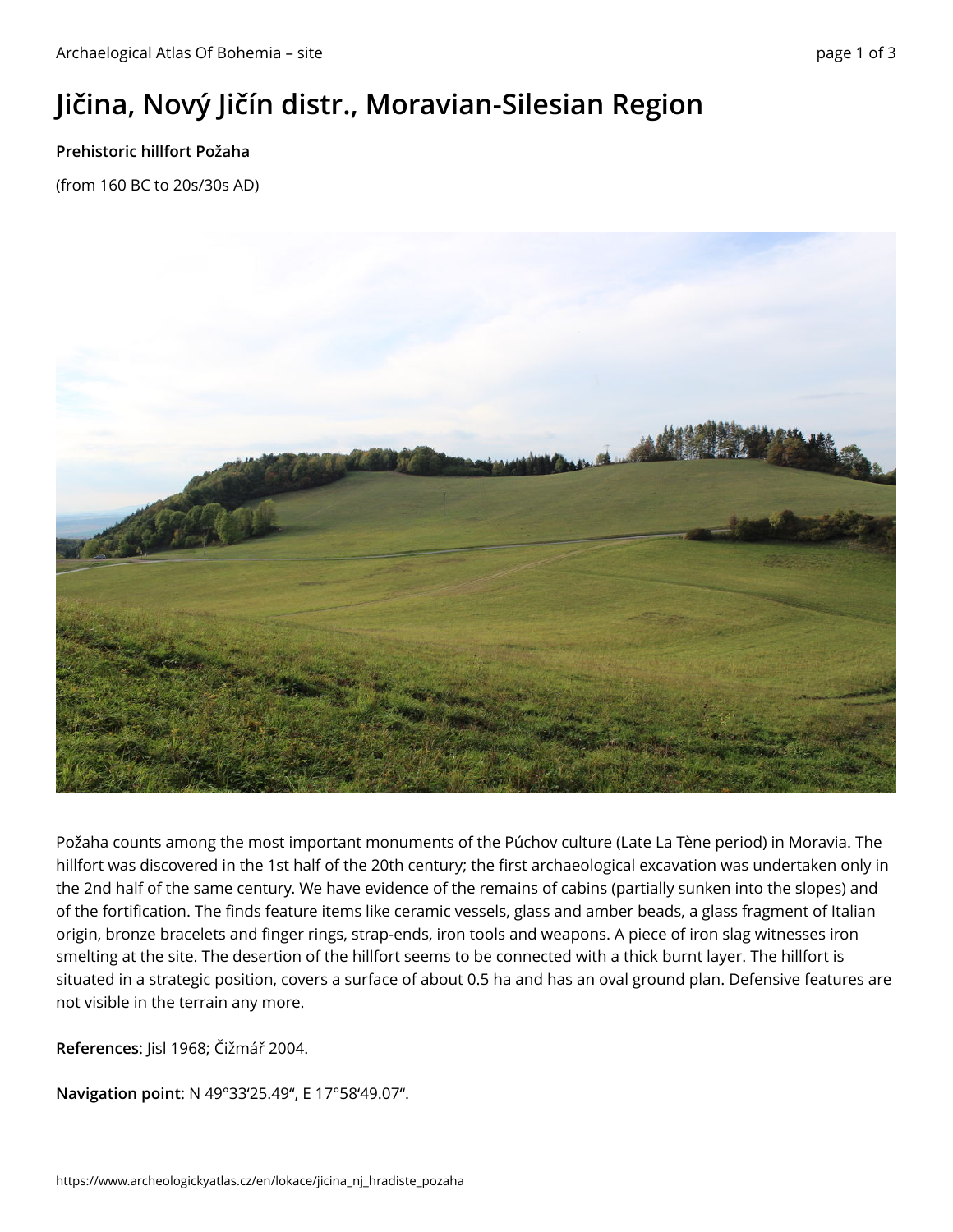

## Access map.

After Tomášek et al. 2015.